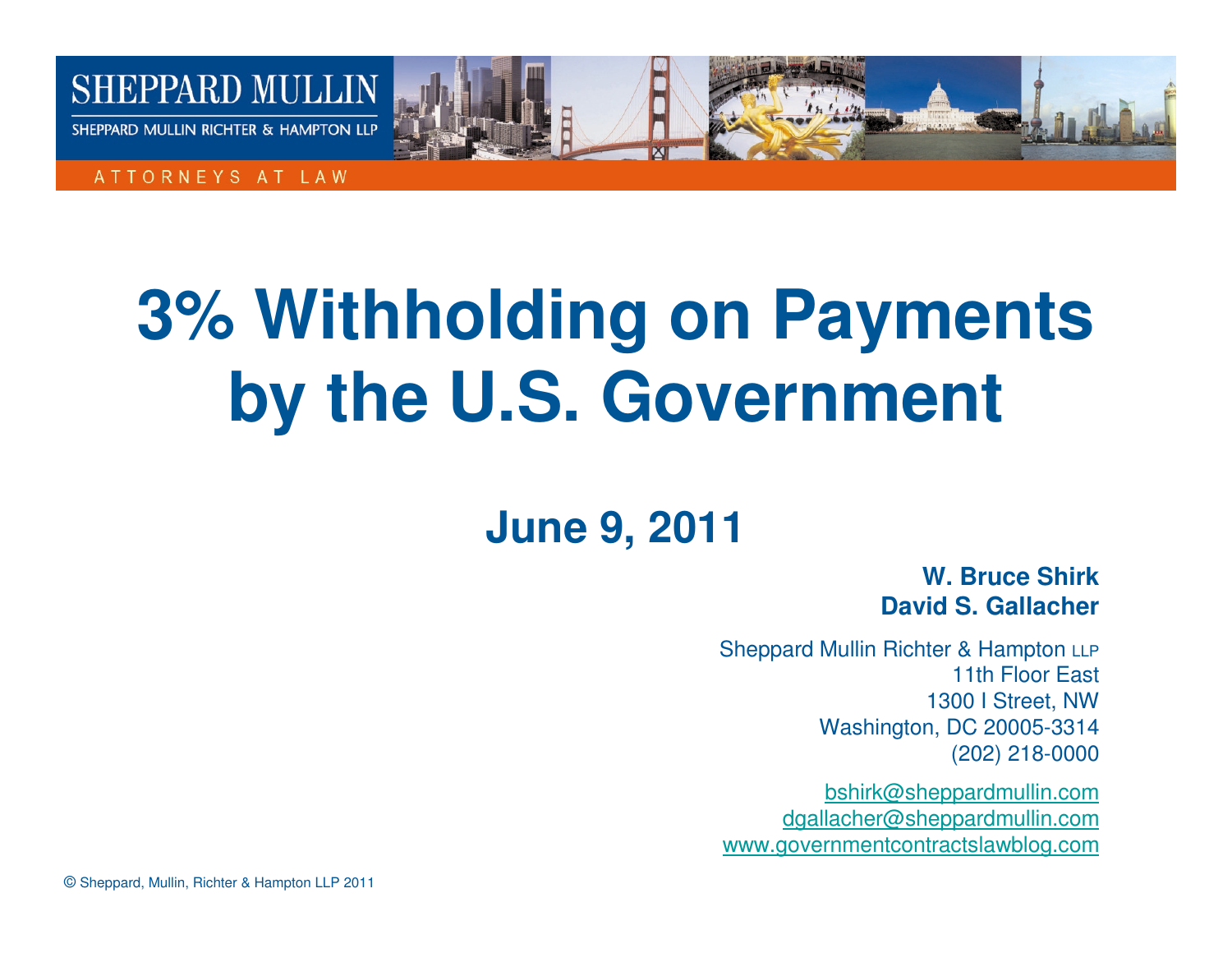SHEPPARD MULLIN RICHTER & HAMPTON LLP

#### ATTORNEYS AT LAW

# Background on 3% Withholding

- T. In 2005, Congress passed the Tax Increase Prevention and Reconciliation Act (P.L. 109-222)
	- Primary intent to was stem income tax delinquency among recipients
	- Section 511 of TIPRA (codified at 26 U.S.C. § 3402(t))
	- Generally mandates that federal, state, and local governments withhold 3% from <mark>any</mark> payment to <mark>any</mark> person providing <mark>any</mark> goods or services
	- Numerous exceptions
		- Payments already subject to withholding (such as wages)
		- Retirement benefits
		- •Unemployment compensation
		- Social security
		- Public assistance payments made on the basis of needs or income
- •Payments for real property
- Interest payments
- • Payments to other government entities and tax-exempt organizations
- Payments under classified contracts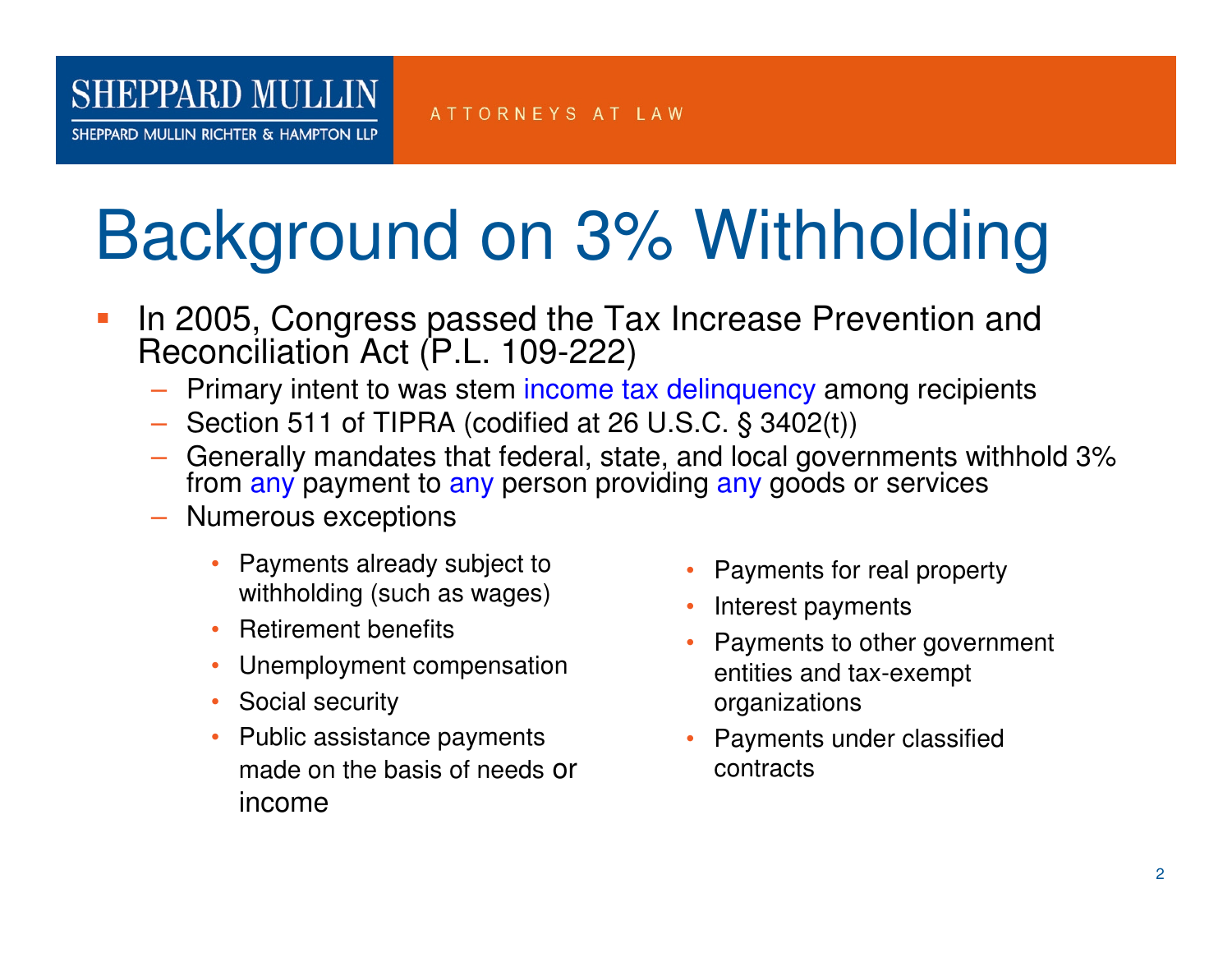SHEPPARD MULLIN RICHTER & HAMPTON LLP

### ATTORNEYS AT LAW

# Background on 3% Withholding

- **Contract Contract Contract Contract Contract Contract Contract Contract Contract Contract Contract Contract C**  "Phased in" withholding set to begin in January 2013 / January 2014
	- <u>Nearly 19 months away</u>
	- Originally scheduled to begin in 2010
	- Pushed out to 2011, then 2012, then 2013
- **Congress is currently considering legislation to eliminate** withholding
	- $-$  Thue tor - Thus far, nothing has gained traction
	- At this point, only a legislative fix will solve the problem
		- S.89 and S.164/H.R. 674 (112<sup>th</sup> Congress)
- • Final regulations published by the IRS on May 9, 2011 (76 FR 26583 and 76 FR 26678)

 $-$  Very similar to rules proposed in December 2008

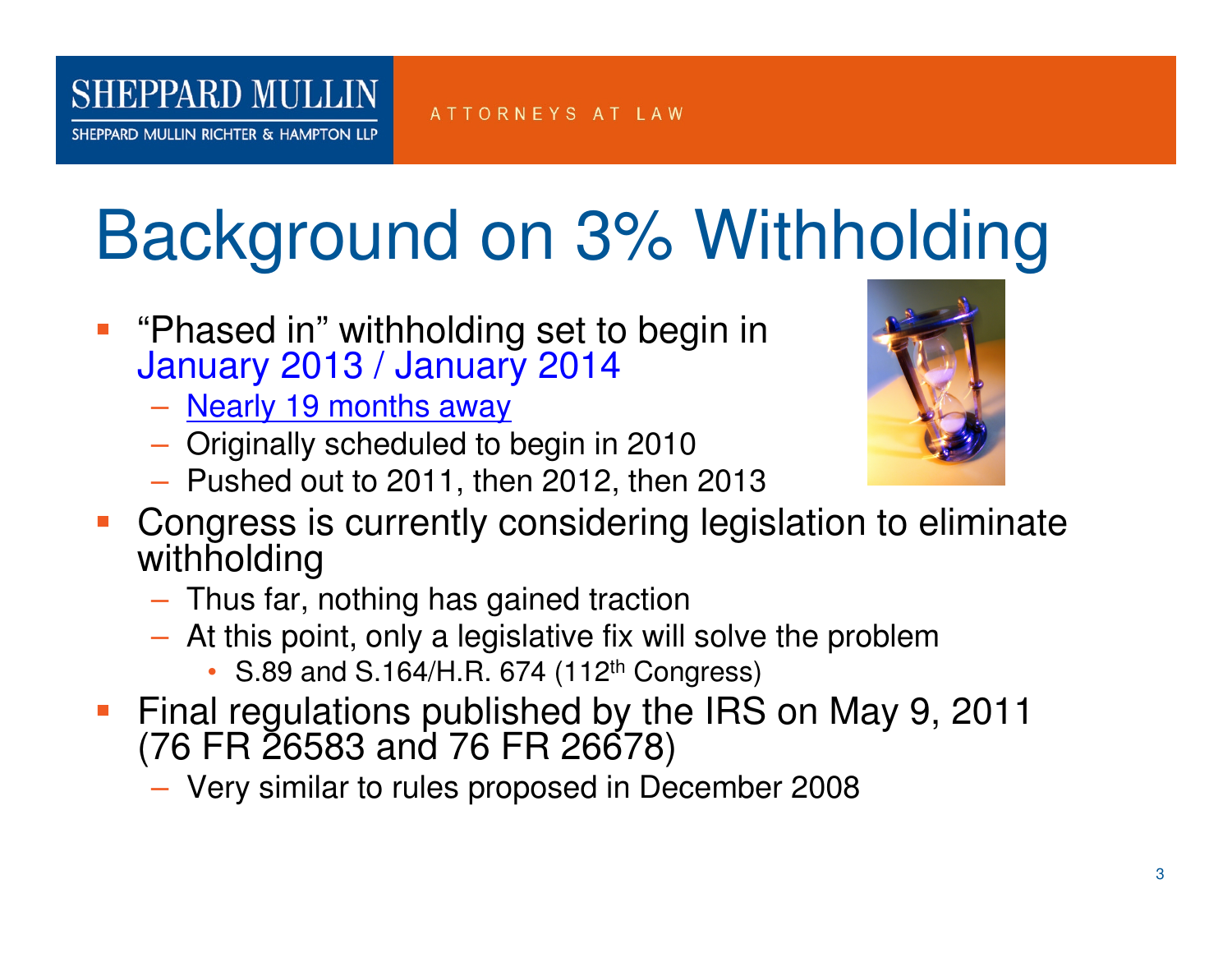#### **SHEPPARD MULLIN** ATTORNEYS AT LAW

SHEPPARD MULLIN RICHTER & HAMPTON LLP

# IRS Withholding Regulations

- New May 2011 Regulations
	- $-$  Withholding will not apply to payments  $<$  \$10,000
		- $\frac{\text{But}}{\text{But}}$  will apply to bulk payments of  $> $10,000$  paying on multiple invoices
	- Credit card payments generally exempt
		- But the IRS reserves this issue for potential future change
	- Onus to implement withholding rests on Government agency paying the money
		- But, be careful… Potential contract remedies; overpayments; etc. •
	- Withheld amounts can be claimed as a credit on paid income tax
		- • No reductions on other income tax withholding to compensate for increased withholding
		- 3% withholding to offset income tax does not act as a credit for other taxes•
		- But the withholding will likely affect most companies' quarterly tax payments•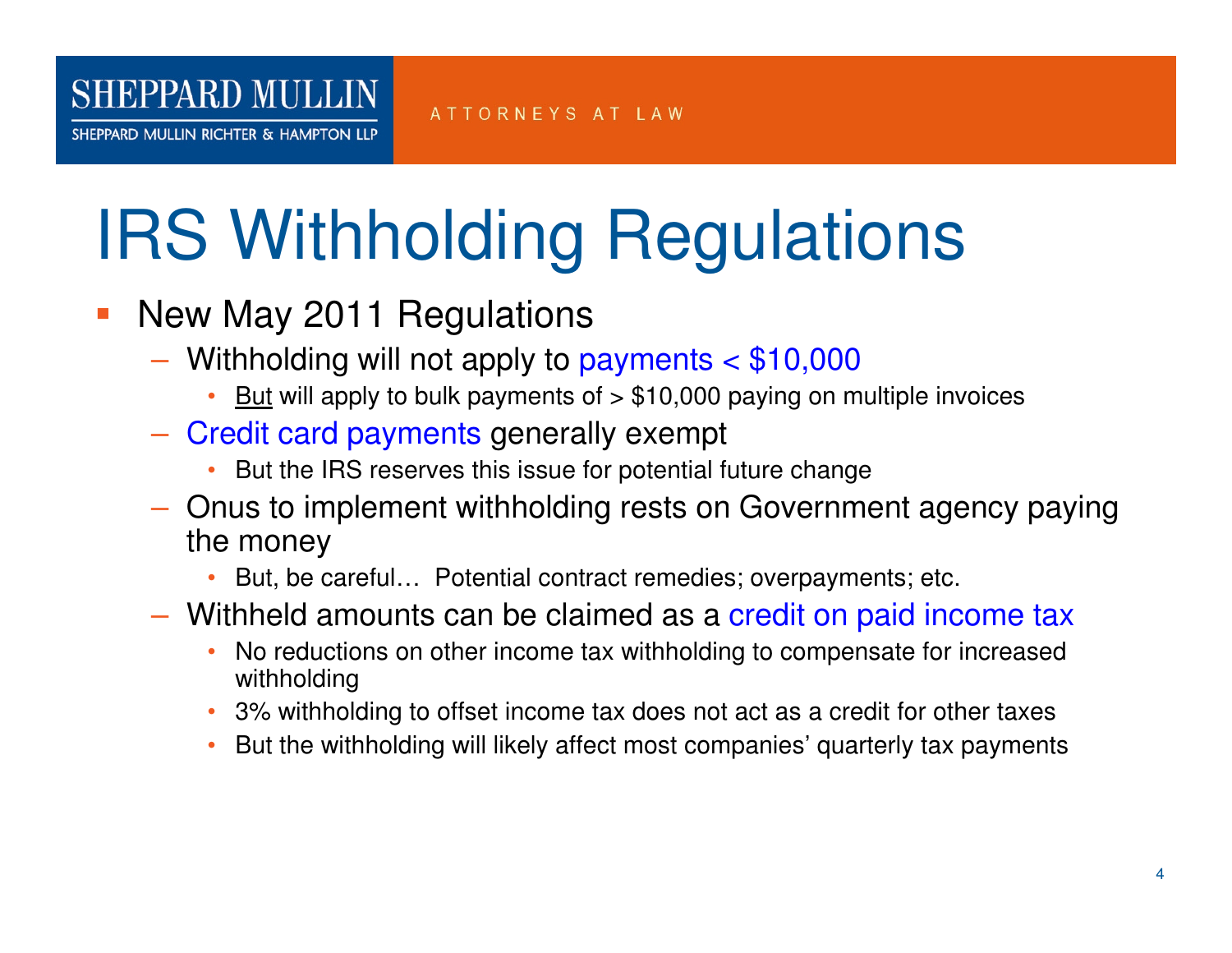# IRS Withholding Regulations (cont'd)

T. Withholding will be phased in:

**SHEPPARD MULLIN** 

SHEPPARD MULLIN RICHTER & HAMPTON LLP

- Initially, only new contracts awarded on or after January 1, 2013 will be subject to withholding
- However, beginning January 1, 2014, withholding will likely apply to ALL contracts (including those entered into prior to 2014)
	- Will likely be implemented via a bilateral contract modification
- **Service Service**  Be aware that the IRS withholding relates only to payments by government entities, <u>not</u> to payments by prime contractors
	- Prime vendors may be caught in the middle on payments to subs
		- For example...
		- Required to pay subcontractors/vendors 100% of value •
		- But only paid 97% by the Government
	- Issue was repeatedly raised, but IRS declined to address it in the final rule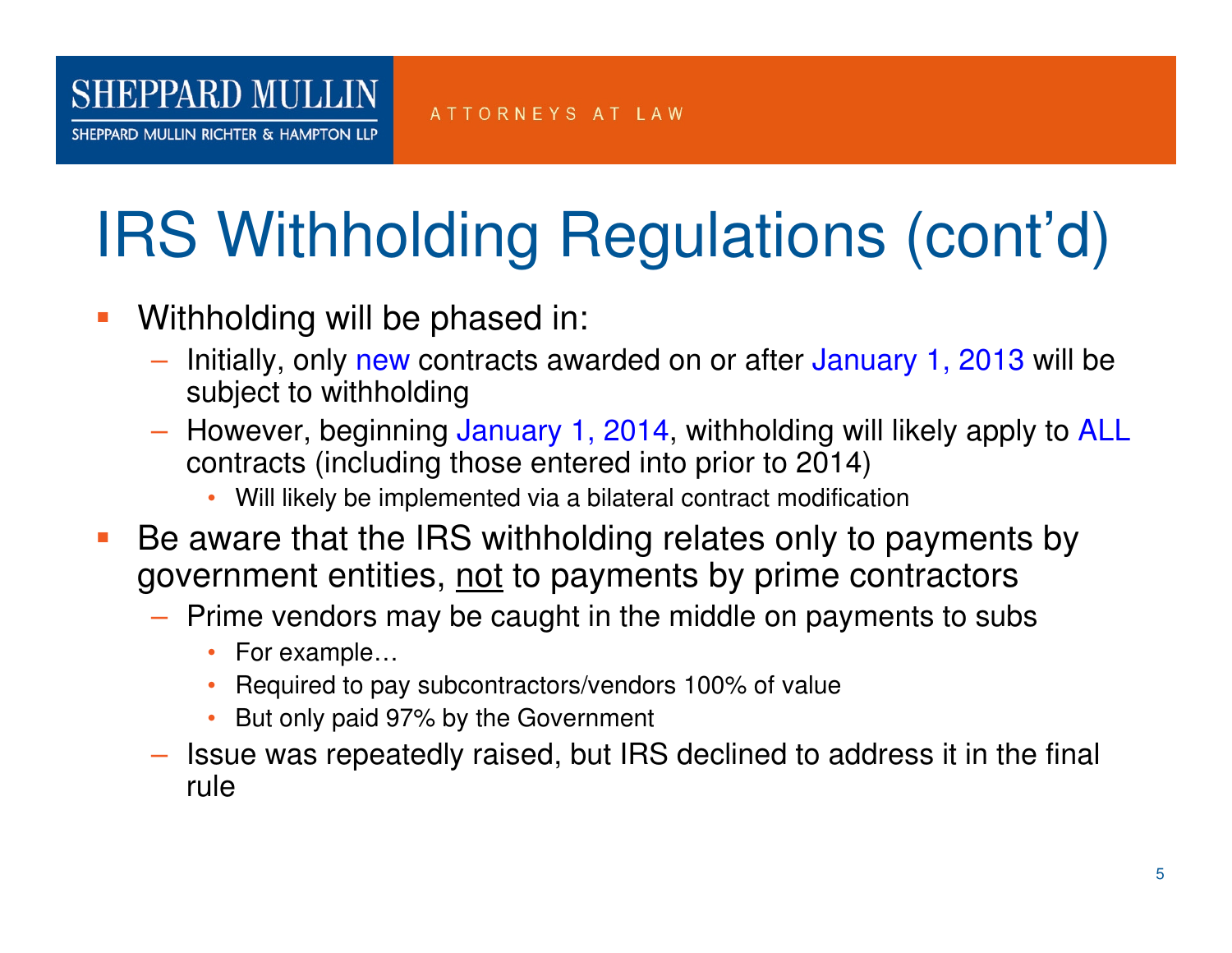SHEPPARD MULLIN RICHTER & HAMPTON LLP

ATTORNEYS AT LAW

# Cost to the Government of Withholding Requirement

- **Service Service 2008 DOD Report – DOD will incur more than \$17** <mark>billion</mark> complying
	- $-$  Managing withholding
	- $-$  Modifying accounting systems
	- Personnel/training costs
	- Contractor/subcontractor management
	- Contractor cost escalation
	- $-$  Risks to contractor performance

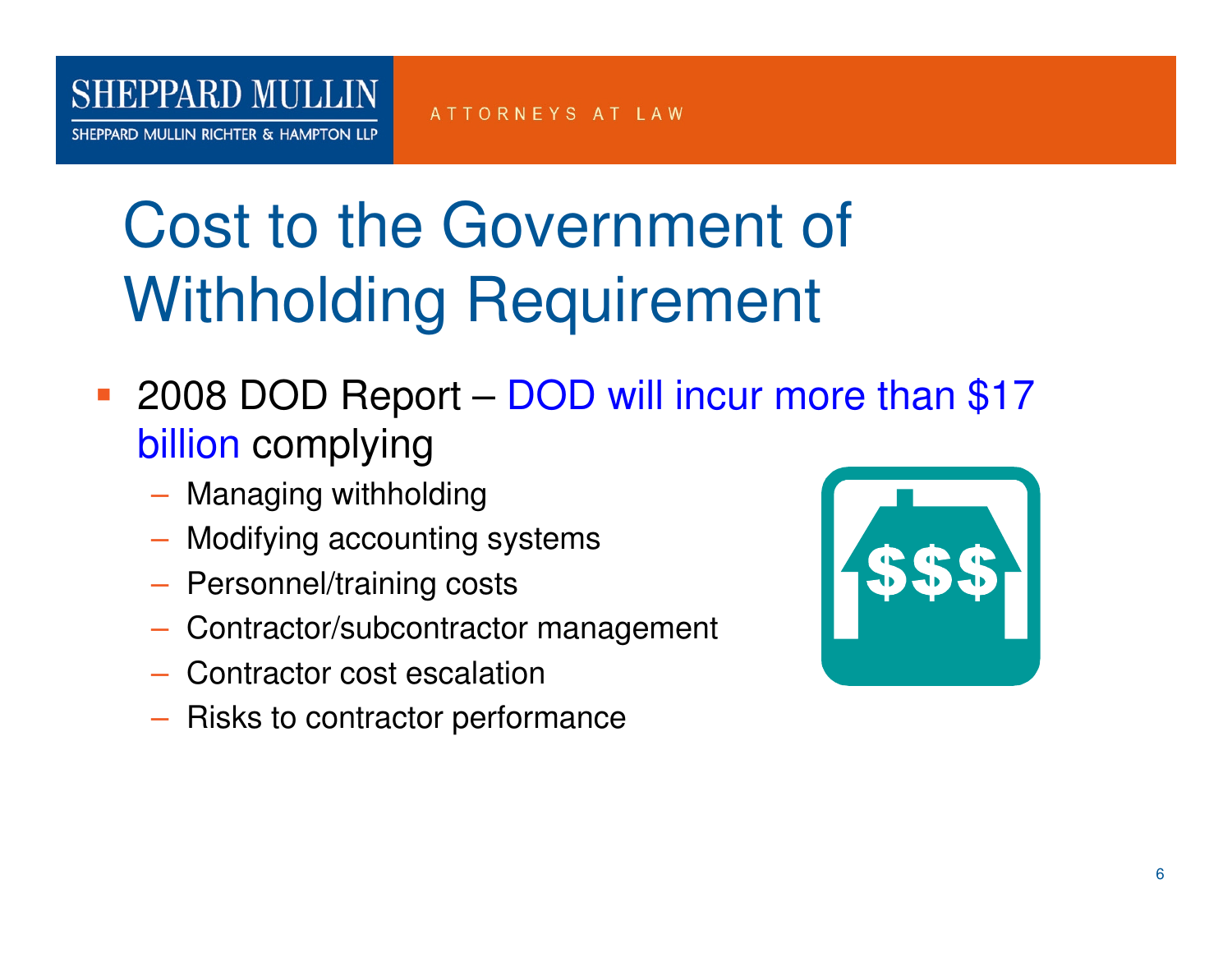SHEPPARD MULLIN RICHTER & HAMPTON LLP

ATTORNEYS AT LAW

# Cost to the Government of Withholding Requirement (cont'd)

### **Government Withholding Relief Coalition\*\***

Cost Estimate for the 3% Tax Withholding Law (for contractors)\*\*

| Total Federal, State, and Local Total 5 Year Cost<br><b>Implementation Costs (1):</b><br><b>Total States/Local Costs</b><br><b>Total Federal Level Costs</b><br><b>Combined Total Cos</b><br>Selected States (\$1., | (SM)<br>\$48,391<br>\$26,796<br><b>\$75.2B</b> | <b>Total 5 Year Cost</b><br><b>Excluding Impact on</b><br>Credit Cards (\$M) (2)<br>\$13,368<br>\$6,866<br>\$20.2 B | <b>Total 5 Year Cost</b><br>with Credit Card and<br>\$10k Exemption<br>$(SM)$ (2)<br>\$10,026<br>\$5,150<br>\$15.2B |
|---------------------------------------------------------------------------------------------------------------------------------------------------------------------------------------------------------------------|------------------------------------------------|---------------------------------------------------------------------------------------------------------------------|---------------------------------------------------------------------------------------------------------------------|
| California                                                                                                                                                                                                          | \$5,214                                        | \$1,808                                                                                                             | \$1,356                                                                                                             |
| Texas                                                                                                                                                                                                               | \$2,839                                        | \$978                                                                                                               | \$734                                                                                                               |
| <b>Florida</b>                                                                                                                                                                                                      | \$1,903                                        | \$655                                                                                                               | \$491                                                                                                               |
| <b>Massachusetts</b>                                                                                                                                                                                                | \$1,062                                        | \$358                                                                                                               | \$268                                                                                                               |
| Michigan (Est)                                                                                                                                                                                                      | \$1,000                                        | \$347                                                                                                               | \$260                                                                                                               |
| Ohio                                                                                                                                                                                                                | \$988                                          | \$329                                                                                                               | \$247                                                                                                               |
| Arizona                                                                                                                                                                                                             | \$821                                          | \$288                                                                                                               | \$216                                                                                                               |
| Utah (Est)                                                                                                                                                                                                          | \$500                                          | \$173                                                                                                               | \$130                                                                                                               |
| lowa                                                                                                                                                                                                                | \$442                                          | \$180                                                                                                               | \$135                                                                                                               |
| Montana                                                                                                                                                                                                             | \$147                                          | \$56                                                                                                                | \$42                                                                                                                |

(1) Includes systems and processing costs incurred by Federal, State and Local agencies to take, record, report, and reconcile withholds. Also includes systems and processing costs incurred by Federal, State, and Local contractors which will be recovered through price increases.

(2) IRS quidance and a proposed rule allows for a delay in implementing the 3% requirement for credit card transactions and allows for a \$10k threshold exemption.

Source: Government Withholding Relief Coalition, April 2011



**Net Loss**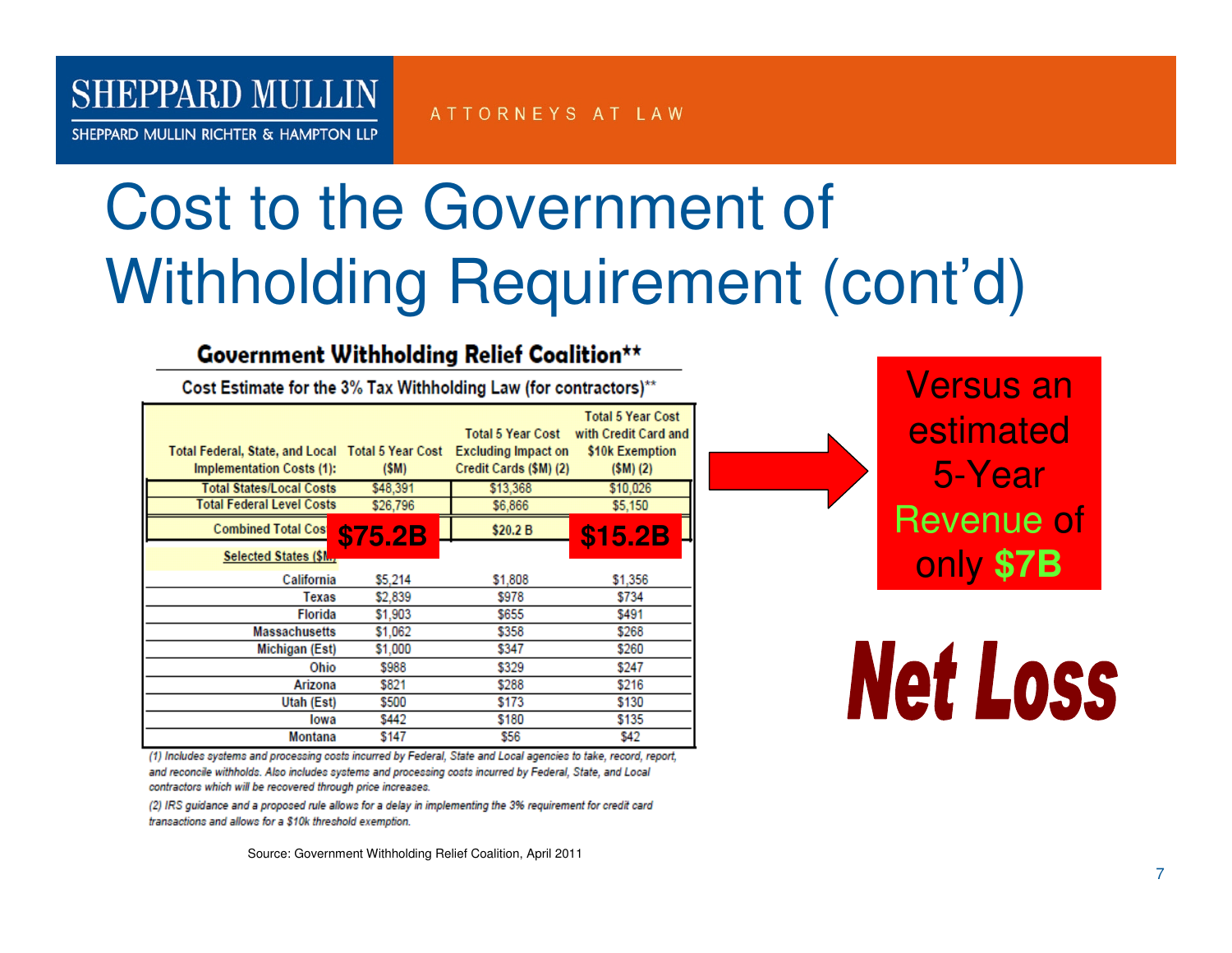### ATTORNEYS AT LAW

SHEPPARD MULLIN RICHTER & HAMPTON LLP

**SHEPPARD MULLIN** 

## Potential Revenue to Government



Source: May 9, 2006 Report, Congressional Joint Committee on Taxation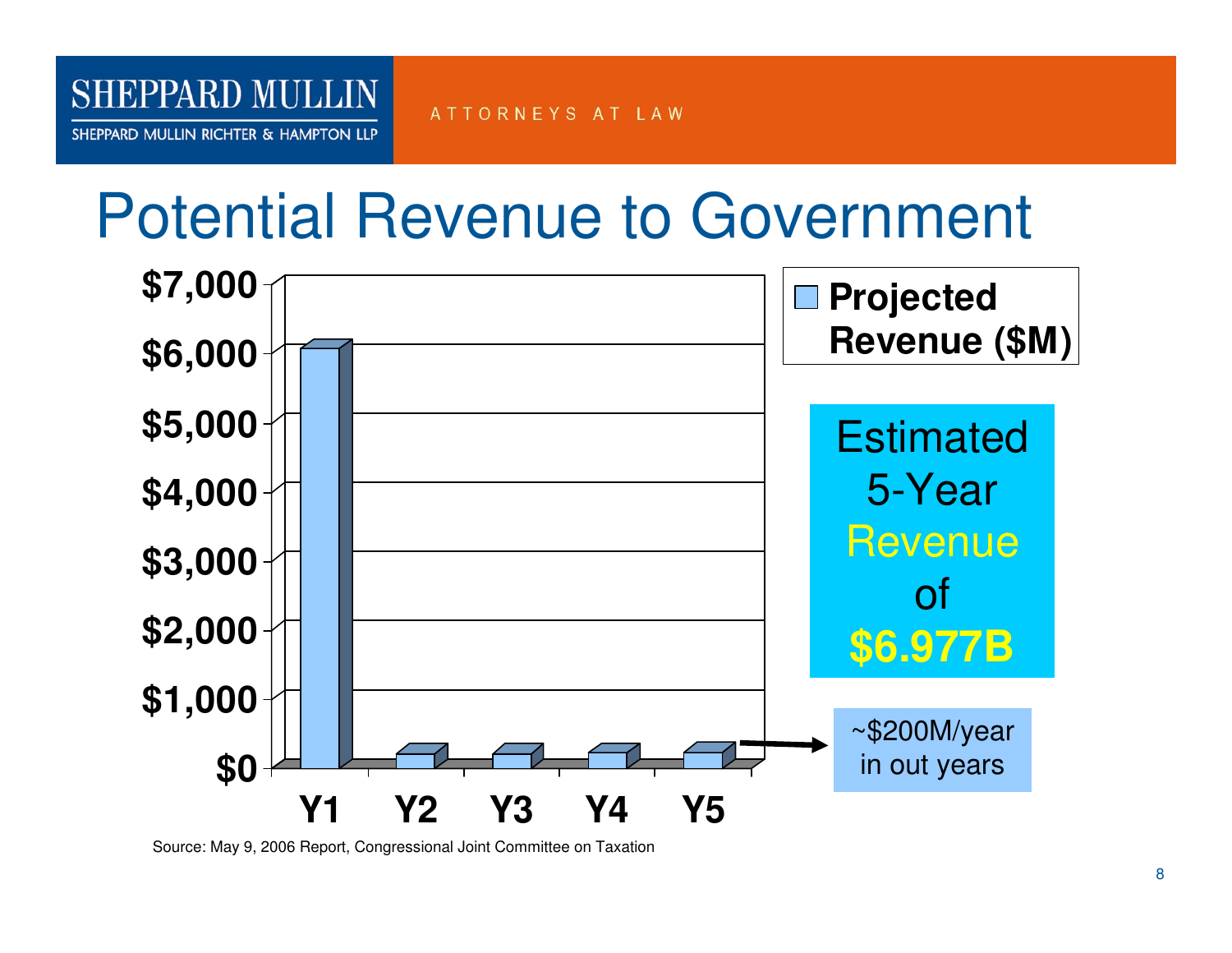SHEPPARD MULLIN RICHTER & HAMPTON LLP

### ATTORNEYS AT LAW

# Cost to Industry of 3% Withholding

- **Contract Contract Contract Contract Contract Contract Contract Contract Contract Contract Contract Contract C**  Groups like the Government Withholding Relief Coalition (www.WithholdingRelief.com), have repeatedly lobbied for repeal
	- **However the Company**  Includes 100+ organizations
		- NDIA
		- NAW
		- NAM
		- CGP
		- PSC
		- U.S. Chamber of Commerce
- **There is no "equitable, practical, or cost-effective** way to implement this new requirement"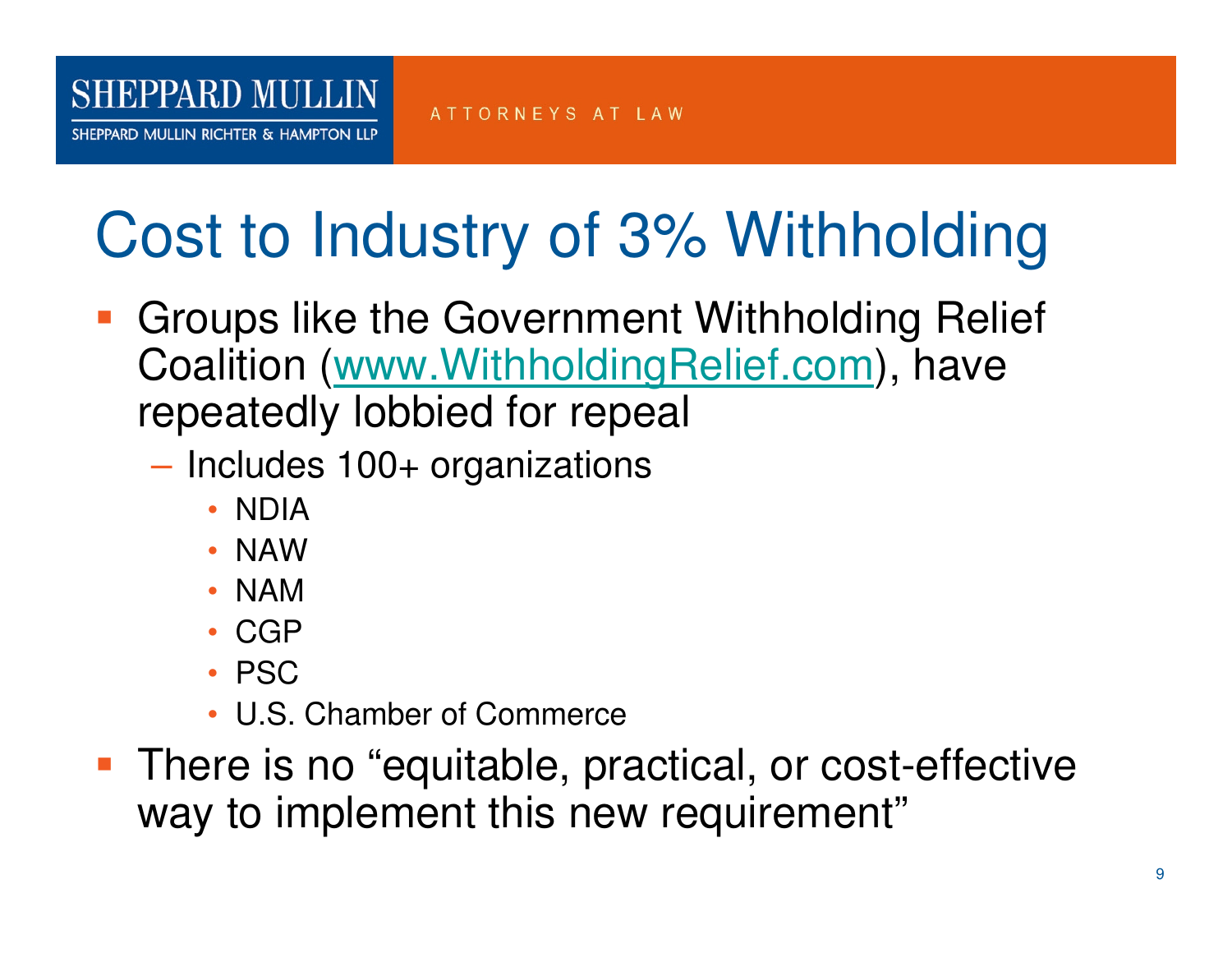### ATTORNEYS AT LAW

SHEPPARD MULLIN RICHTER & HAMPTON LLP

**SHEPPARD MULLIN** 

## Cost to Industry of 3% Withholding (cont'd)

| <b>Government Withholding Relief Coalition</b>                         |                    |           |                                  |                            |  |
|------------------------------------------------------------------------|--------------------|-----------|----------------------------------|----------------------------|--|
| Estimated Impact by Company Size of the 3% Tax Withholding Law         |                    |           |                                  |                            |  |
|                                                                        |                    |           | Company Size (Annual Govt Sales) |                            |  |
| 3% Withhold Compliance Expense For<br>Contractors                      | <b>S10B</b>        | \$1B      | \$100M                           | \$10M (1)                  |  |
| Non-recurring (\$)                                                     |                    |           |                                  |                            |  |
| Cost to modify systems, processes,<br>and documentation per Contractor | 1.000.000          | 500,000   | 200,000                          | 5.000                      |  |
| Recurring (Annual) (\$)                                                |                    |           |                                  |                            |  |
| Administrative effort to record, reconcile,<br>and recover withholds   | 1,550,000          | 155,000   | 19,100                           | 2,390                      |  |
| Administrative expense if credit card<br>contracting is eliminated     | 44.166.667         | 4.416.667 | 441.667                          | 44.167                     |  |
| Interest expense (Withholds recovered<br>quarterly)                    | 3.087.934          | 308.793   | 41,172                           | 5,147                      |  |
| <b>Total Annual Expense</b><br>per Contractor (\$)                     | 48,804,601         | 4,880,460 | 501.939                          | 51.704                     |  |
| Import(5)<br><b>Estimated Number of Impacted Contractors</b>           | $$24.1M_{2.81}$    |           |                                  |                            |  |
|                                                                        | <b>Count of</b>    |           |                                  |                            |  |
|                                                                        | <b>Impacted</b>    |           |                                  |                            |  |
|                                                                        | <b>Contractors</b> |           |                                  |                            |  |
| <b>Count of State/Local Contractors</b>                                | 794,000            |           |                                  |                            |  |
| <b>Count of Federal Contractors</b>                                    |                    |           |                                  |                            |  |
| <b>Total Count of Impacted Contractors</b>                             |                    |           |                                  | ~1.2M Impacted Contractors |  |
| <b>Selected States</b>                                                 |                    |           |                                  |                            |  |
| California                                                             | 133,536            |           |                                  |                            |  |
| Texas<br><b>Florida</b>                                                | 75,267             |           |                                  |                            |  |
| <b>Massachusetts</b>                                                   | 51,461<br>27,418   |           |                                  |                            |  |
| Michigan (Est)                                                         | 27.671             |           |                                  |                            |  |
| Ohio                                                                   | 27,924             |           |                                  |                            |  |
| <b>Arizona</b>                                                         | 24.271             |           |                                  |                            |  |
| Utah (Est)                                                             | 13,056             |           |                                  |                            |  |
| lowa                                                                   | 11,530             |           |                                  |                            |  |
| Montana                                                                | 6.743              |           |                                  |                            |  |

(1) The Coalition estimates that 1.2 million contractors will be impacted. Total five-year expense for small business is expected to exceed \$12B. 1.1M of the 1.2 million businesses are small (Under \$10M) and will incur between \$2000 and \$5000 of system/process upgrade expense.

- **Types of increased** industry costs
	- Modifying systems, processes, documentation
	- **Recording, reconciling,** and recovering withholds
	- Interest expenses (assuming quarterly recovery of withholds)
	- Increased bid prices/reduced competitiveness
	- $-$  Others/intangibles (e.g., cash flow)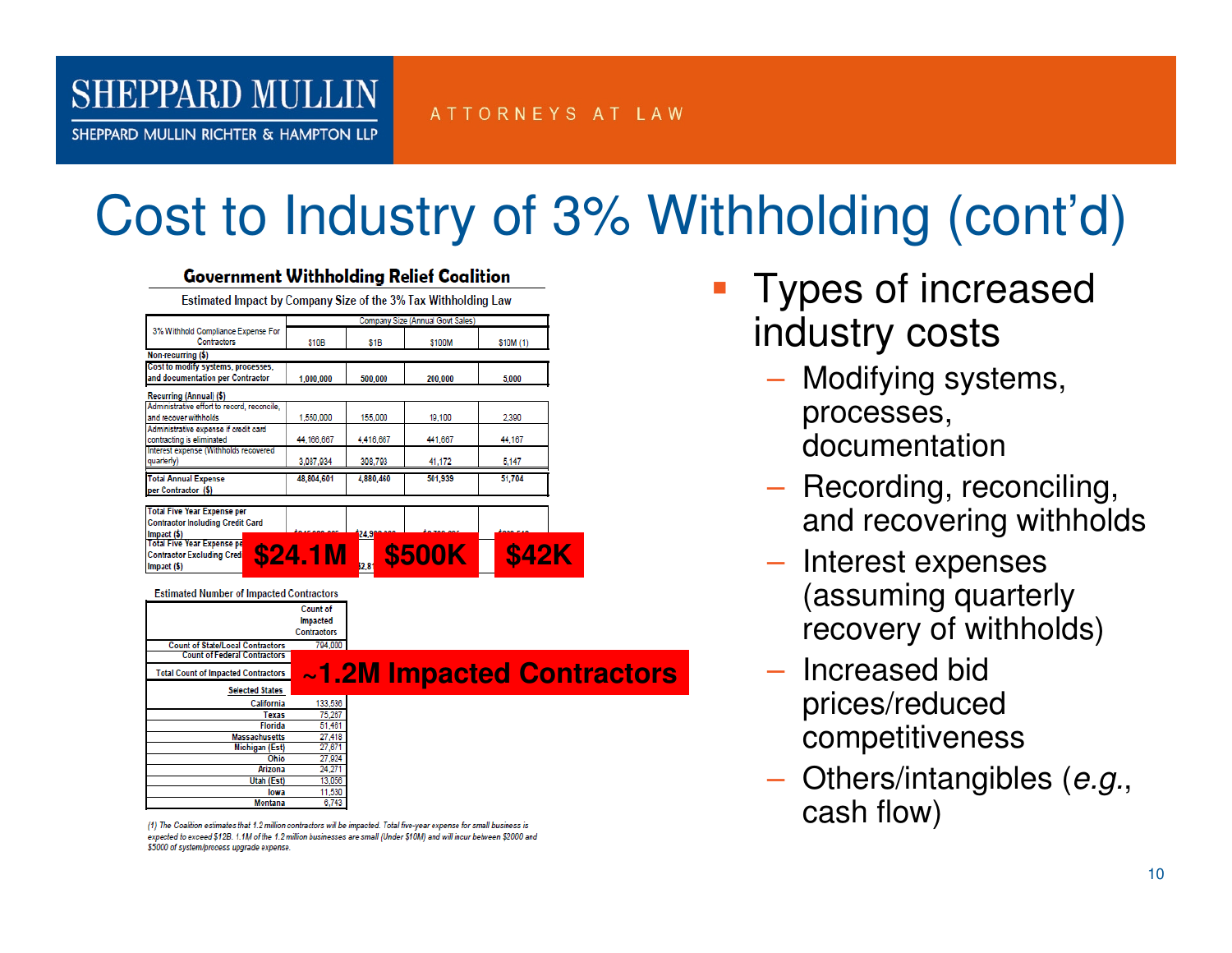SHEPPARD MULLIN RICHTER & HAMPTON LLP

ATTORNEYS AT LAW

# Benefit of Withholding?

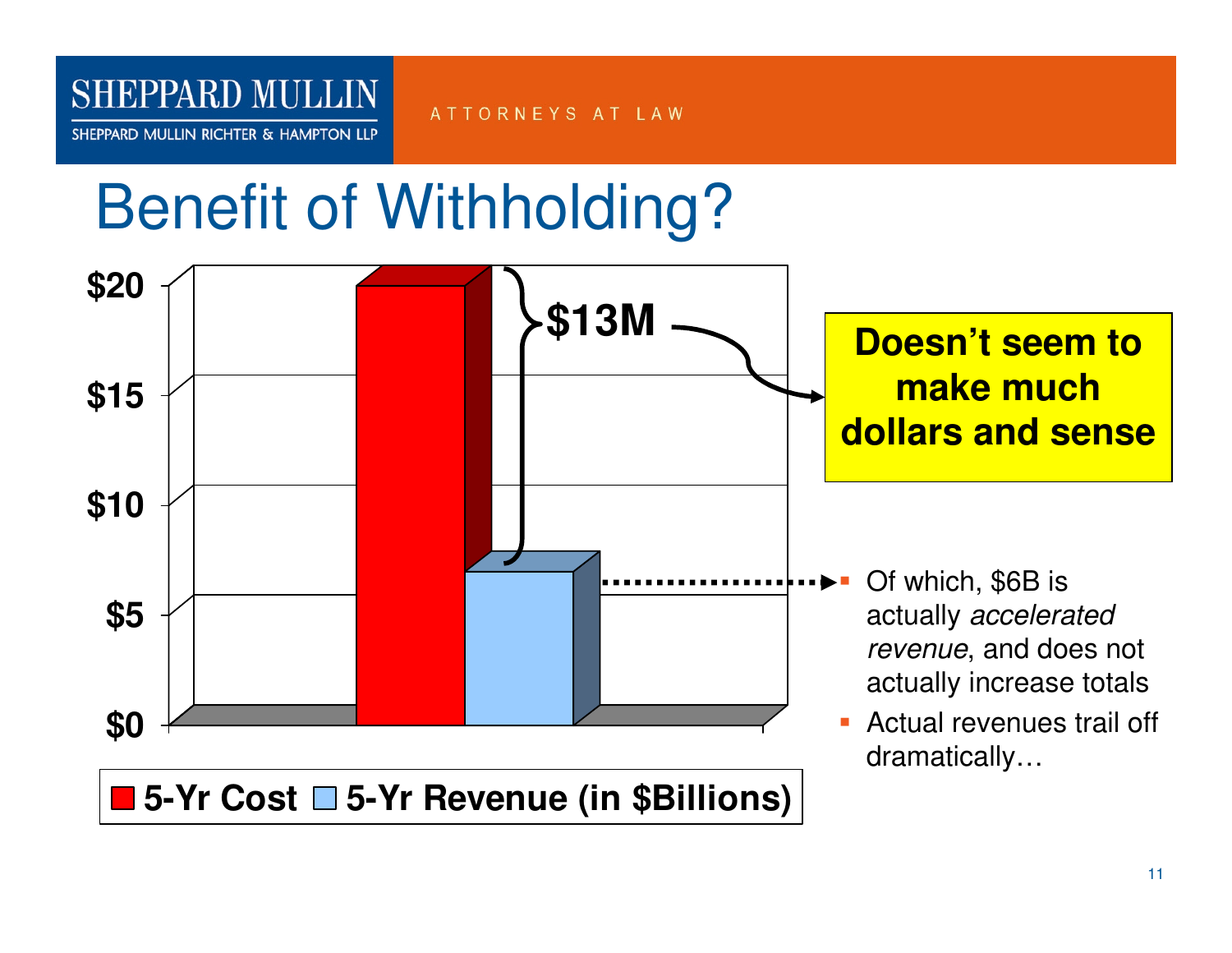SHEPPARD MULLIN RICHTER & HAMPTON LLP

# Other Unintended Consequences

ATTORNEYS AT LAW

- T. Practical Impacts
	- Disproportionate impact on larger businesses
	- $-$  Disproportionate impact on businesses with more Government business
	- $-$  Strains on cash flow
	- Disruptions to industry
- T. Other unintended consequences…
	- Reduced competition?
	- Reduced R&D?
- 
- Strains on untrained Government procurement personnel?
- Small businesses?
- Jobs?
- T. All of this unnecessarily increases the risk/cost of doing business with the Government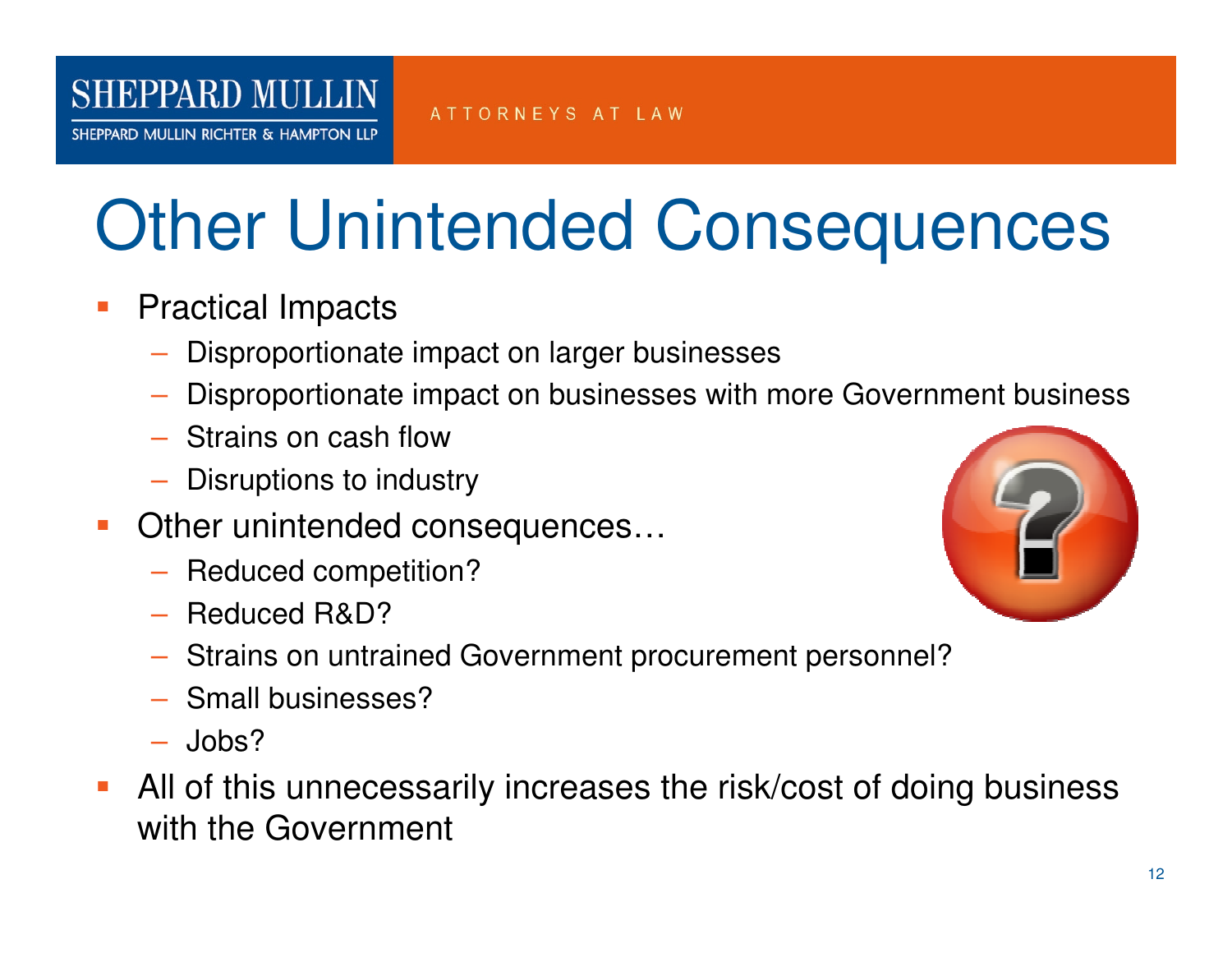SHEPPARD MULLIN RICHTER & HAMPTON LLP

# 3% Withholding Unnecessary?

- Industry has also argued that the withholding is no longer **Service Service** required thanks to other "transparency" initiatives implemented since 2005
	- FAPIIS
	- FAR 52.209-5, Certification Regarding Responsibility Matters/Tax Liability
	- New IRS Form 1099 reporting mandated by the Patient Protection and Affordable Care Act (P.L. 111-148)
	- FFATA and <u>www.USAspending.gov</u>
	- Updates to CCR
	- U.S. Treasury Offset program, which was expanded in 2009 to include State debts
	- Others…
- NDIA: "All these measures taken together pursue the laudable  $\mathcal{L}^{\text{eff}}$ goal of tax compliance in a way that puts the burden of the law and regulation more on the tax avoiders, and provides a positive inducement to law-abiding firms and the public agencies with which they do business."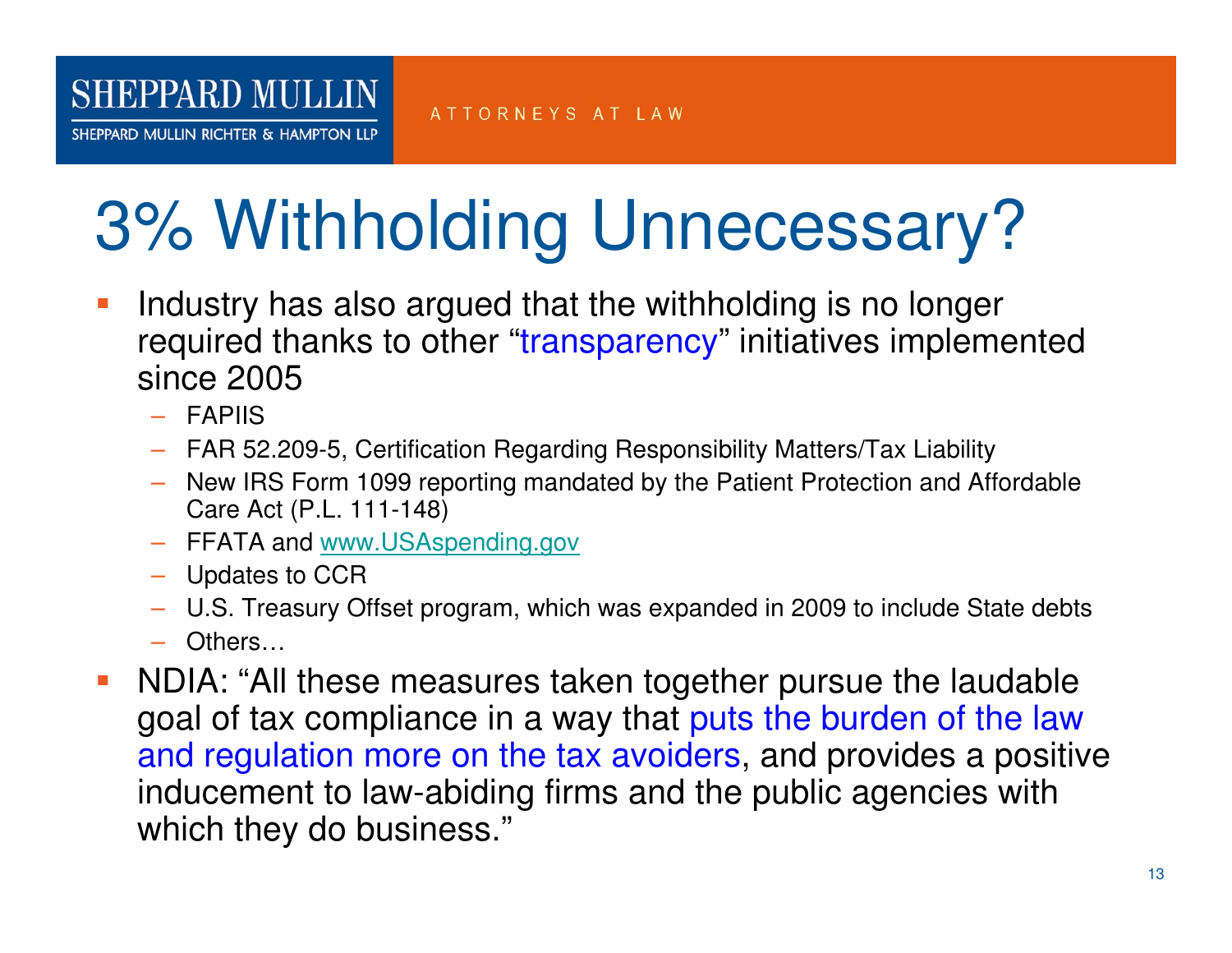SHEPPARD MULLIN RICHTER & HAMPTON LLP

# 3% Withholding Repeal?

- **Most members of Congress support a repeal Service Service** 
	- S.89 and S. 164/H.R. 674
	- Congressional hearings on May 26, 2011
	- $-$  Senator Chuck Grassley (R-IA) appears to be the main hold-up
	- $-$  Acquisition Reform Working Group continues to lobby for repeal
- **Service Service**  However, repeal will create a funding shortfall that Congress would need to address
	- Does Congress have the political will to cut costs and cut revenue simultaneously?
	- Will likely need to be tied to other legislation so that the Congressional Budget Office can score the "income" accordingly
- **Repeal could also potentially be tied to a small business-**T. boosting/jobs bill, similar to what was passed in November 2010